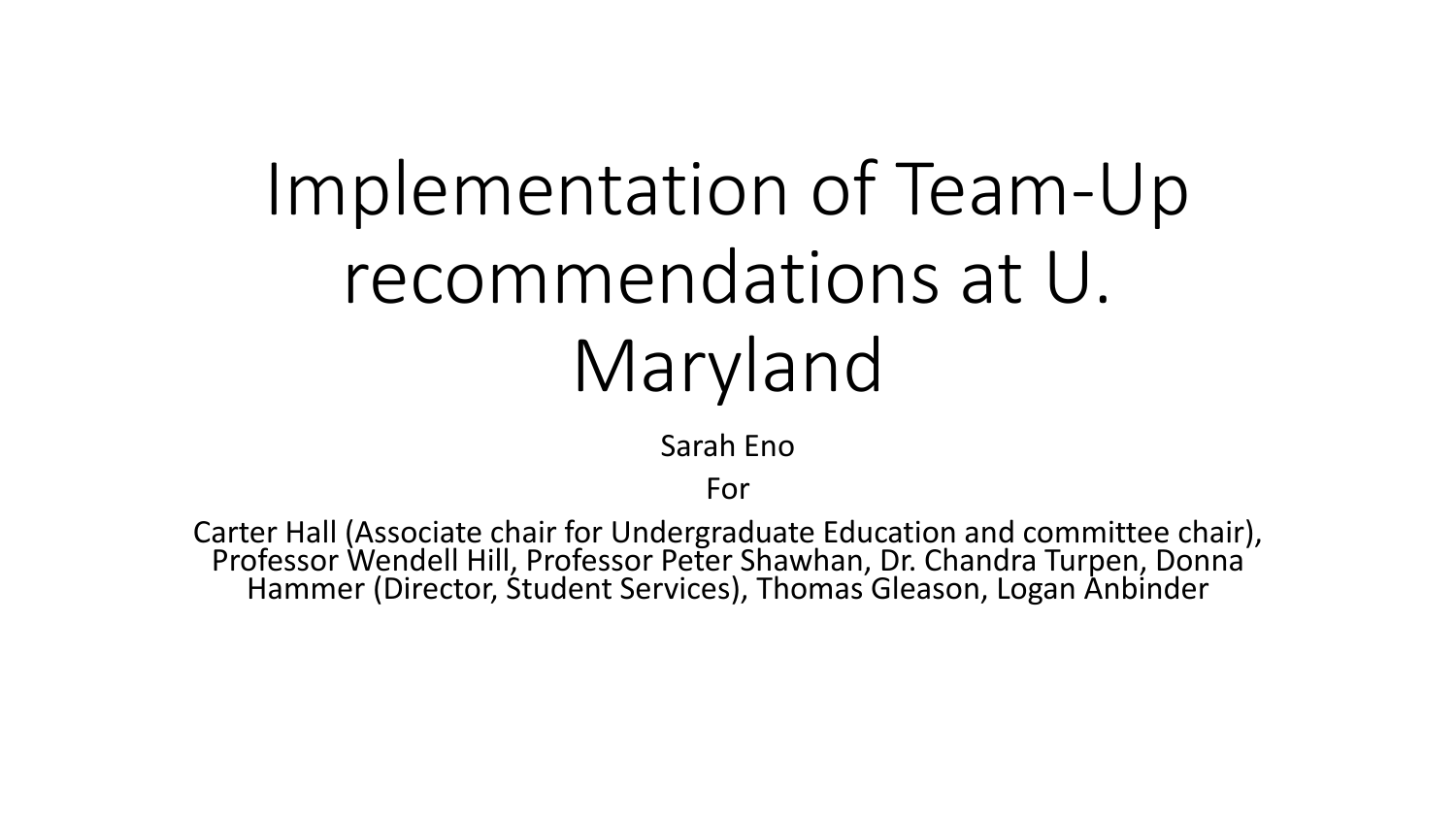## U. Maryland

During June of this year, the "Team-Up" report came to the attention of the associate chair for undergraduate education in our physics department, Carter Hall. In July, he went an invitation to our (large ~60) physics faculty to join in a reading group that would read the report and brainstorm on ideas on how to implement these recommendations. Three faculty members agreed to join, one of whom is AA (Wendell Hill). Later, the staff of our Student Services group working with undergrads joined as well.

- Lesson learned: faculty members are very busy and there is no real incentive for them to join efforts like this.
- n.b. Although the Team-Up report featured U. Maryland (visit was in 2018), Carter Hall and other committee members had not heard of it until June 2020. Disconnect between people working on diversity at U. Maryland and those that would need to be the ones that implement it.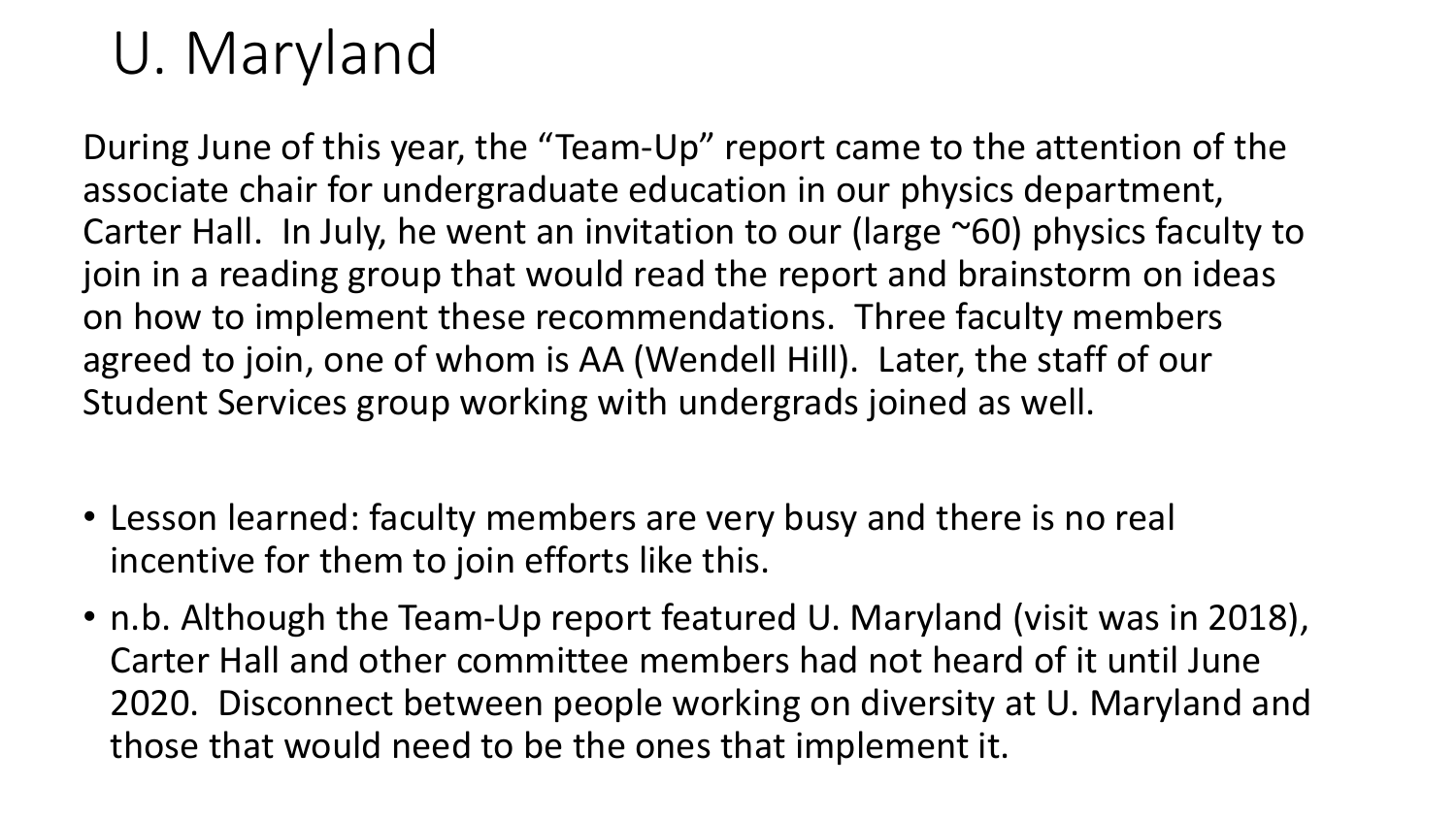## U. Maryland

- Our group has met six times with the goal of reviewing the current status of our department in respect to diversity and then making a list of achievable action items, given the realities of our department and especially the realities of obtaining any kind of funding for implementation.
- From our review (and from the report), we noted that our student support and<br>student organizations foster strong community, and our efforts to involve faculty, staff, and students in CUWiP and CU2MiP has had a positive<br>impact on the overall department.
- Tried to focus on the primary recommendations of the report: increasing<br>financial support for students based upon need and creating a promoting a welcoming environment in the department.
- We now have a long list of possibilities, and are trying to pick one or two that might be implementable given these realities
- Department chair is supportive of our efforts, and is considering ways to direct additional department resources towards scholarships and grants for underrepresented groups.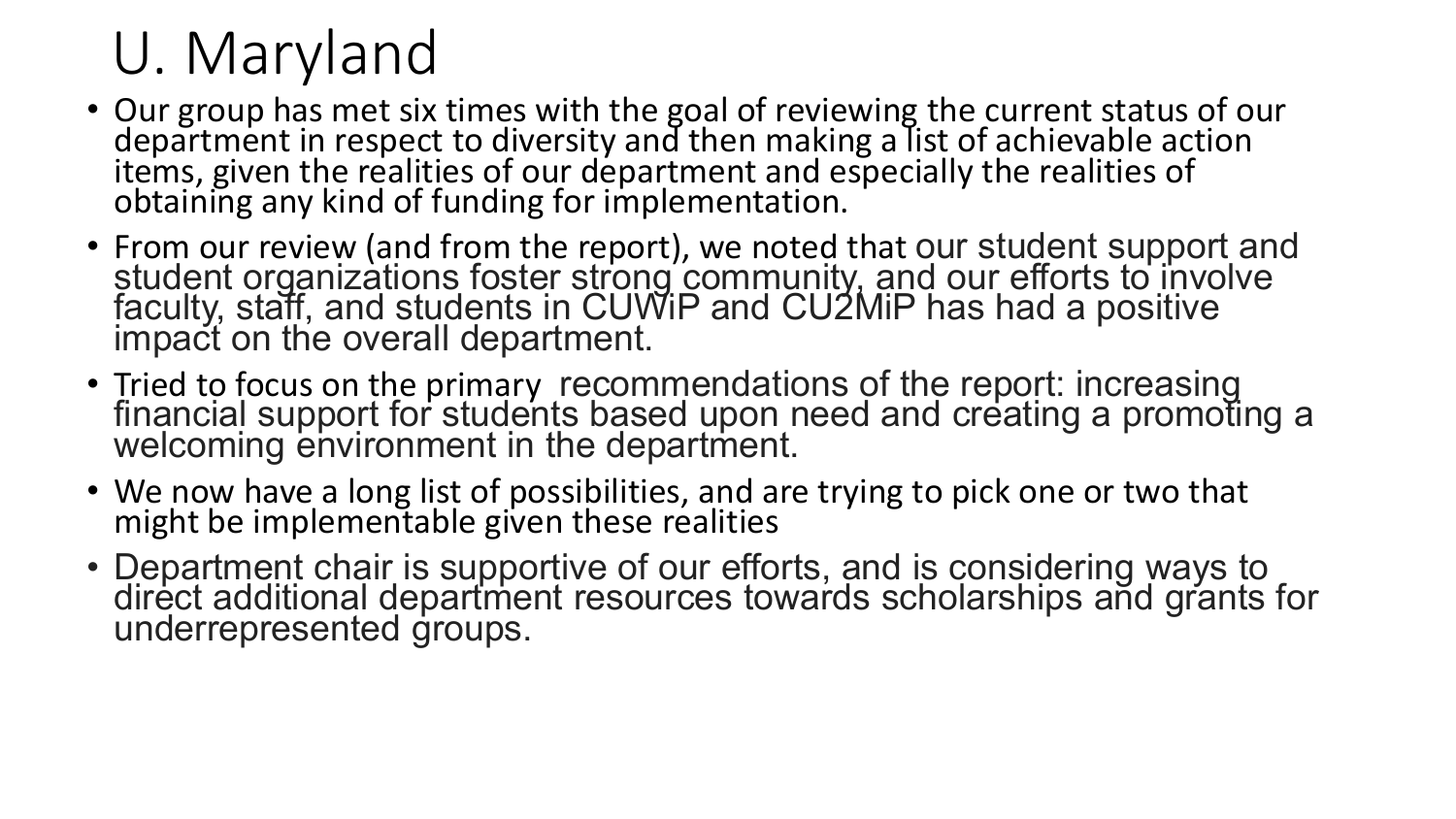## U. Maryland: possible action items

- Apply to S-STEM for funding for scholarships. We previously had a very successful grant under Jim Gates, but that has expired. This program could not, though, be specifically targeted to black students.
- Are considering perhaps having a one day workshop for incoming freshmen with high math scores that are black encouraging them to take physics during their freshman year to leave open the possibility of a physics major.
- Our department recently created a department climate committee. We are working with them to identify mechanisms to promote positive and supportive interactions between faculty and students.